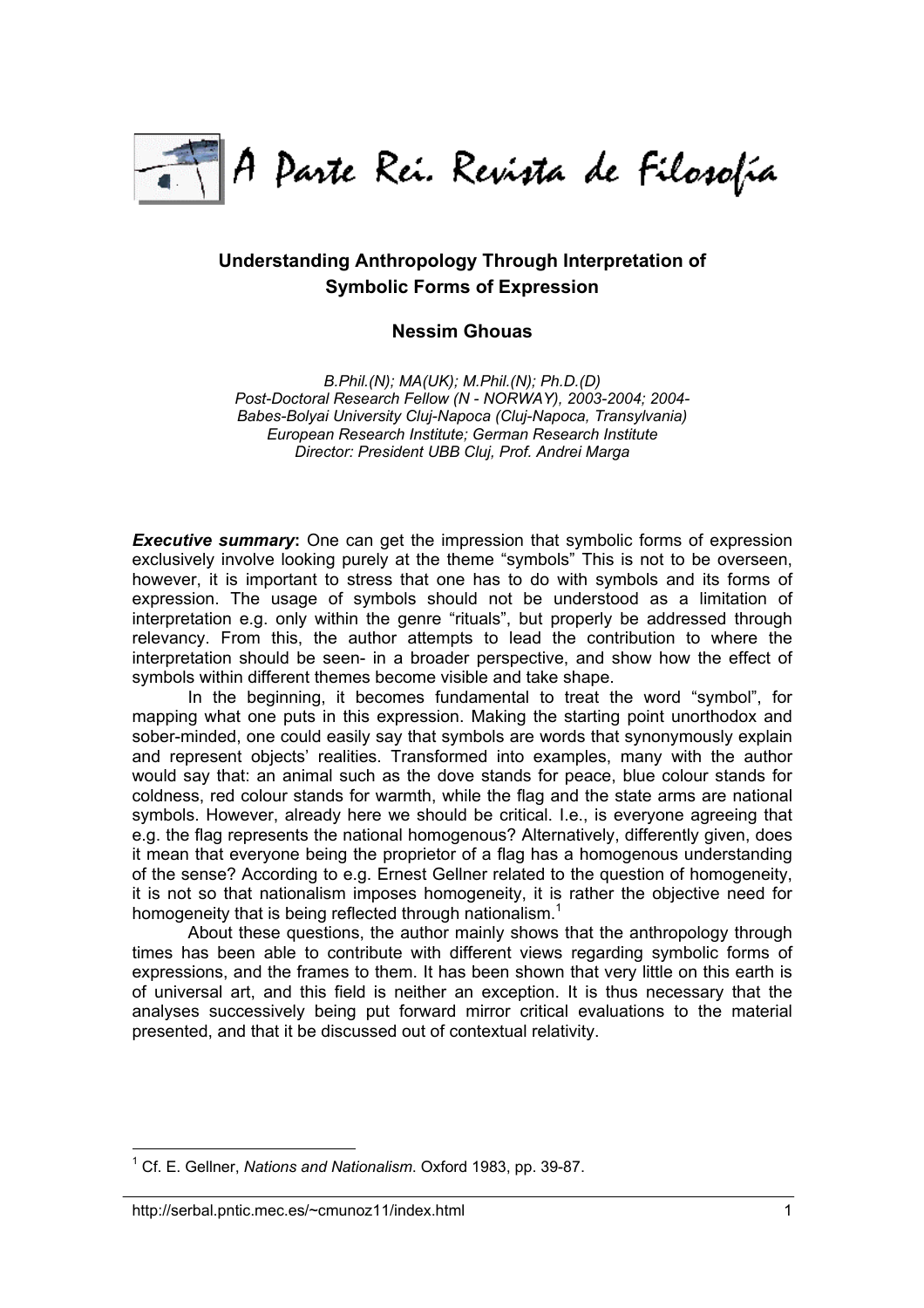# **1. Political macro symbols**

#### **1.1 Symbolic forms of expression: perspective of power**

To draw the focus on 'large' symbols within political terms, today's fighting for independency different places in the world is relevant to mention. Looking at the 'Muslim parts' once belonging to the Soviet Union, it is clear that e.g. the population in Chechnya no longer will identify themselves with the Russian people or the Russian flag.<sup>[2](#page-1-0)</sup> On of their most significant symbols for resistance is a green band, which, normally, is being tied around the forehead or the gun. This is meant to symbolise a sign of fighting spirit, where unity and combating the Russians to the last drop of blood stands as central. The Chechnya rebellions are prepared the outcome might end in dying, whereas the green band supposedly would 'lead' them to paradise. I.e., in Islam, the colour green is synonymous with paradise, and the use of the colour in circumstances such as these is no new phenomenon, but has rather existed through a long time. The use of this phenomenon is not unique among the population in Caucasus, as this is also being made visible by their Arab brothers the in Israel/Israeli occupied territories by Hamas/Hizbollah, Al-Faran guerrilla in Kashmir, and in Europe among the former Bosnian-Muslim government forces. However, it is important to remember that not everyone is/was automatically under the same roof, as some might contribute in passive sympathy while others sit, waiting and seeing how to react. One might say it here has to do with "Imagined Communities", something the author intend to address a few critical words (cf. with the Malkki-example below).<sup>[3](#page-1-1)</sup>

Benedict Anderson describes an imagined community where he says that we in a nation confess ourselves to the unity of one people and one state, but that we in reality are connected to an abstract community. This, because certain people inside the state have agreed the nation is a symbol synonymous with community and loyalty to one another, but that this becomes distant for the people within the state since they, among themselves, are not possessing loyalty and belonging seen as *Gesellschaft*. [4](#page-1-2)

It is rather plain to understand Anderson's expressing, but one may be tempted to pay attention to one matter. In his model of explanation, he puts particularly weight on that it is the mass media and the educational authorities that, by far, are the primary spreaders of information of communities that in reality becomes imagined; but how to explain the continuity in relation to the abovementioned? Dedication of knowledge can today be read and learned in a different way than earlier, without having contact with the instigator, but to a certain point, it will mount out towards an origin. In other words, if one, historically seen, looks at the ways of communication, it is a larger possibility of finding oneself 'closer' to the origin and 'the truth' in earlier times than compared with today. The people of Chechnya will however to a certain degree have an imagined community, but one can say that this people on an 'imagined scale of community', will find themselves on a closer level to the ruler of the originality than e.g. a modern nationalistic state. Since, their own possibility of influence towards an imagined path of community in these former Soviet-Russian occupied areas hardly saw the daylight.<sup>[5](#page-1-3)</sup> We can only imagine how there likely would exist different levels of symbolic community by the Chinese, if approximately one billion Chinese had been more homogenous than they are today.

<span id="page-1-1"></span>B. Anderson, *Imagined Communities*. London 1983.

<span id="page-1-0"></span> $\overline{a}$ <sup>2</sup> Cf. e.g. J-J. Jensen & M. L. Magnusson, *Rusland- samling eller sammenbrud?*. Esbjerg 1995.<br><sup>3</sup> P. Andersen, Imagined Communities, London 1993.

<span id="page-1-2"></span><sup>4</sup> Cf. e.g. F. Tönnies, *Gemeinschaft und Gesellschaft: Grundbegriffen der reinen Soziologie*. Darmstadt 1935.

<span id="page-1-3"></span><sup>5</sup> Cf. e.g. Å. Egge, *Fra Aleksander II til Boris Jeltsin*. Oslo 1993.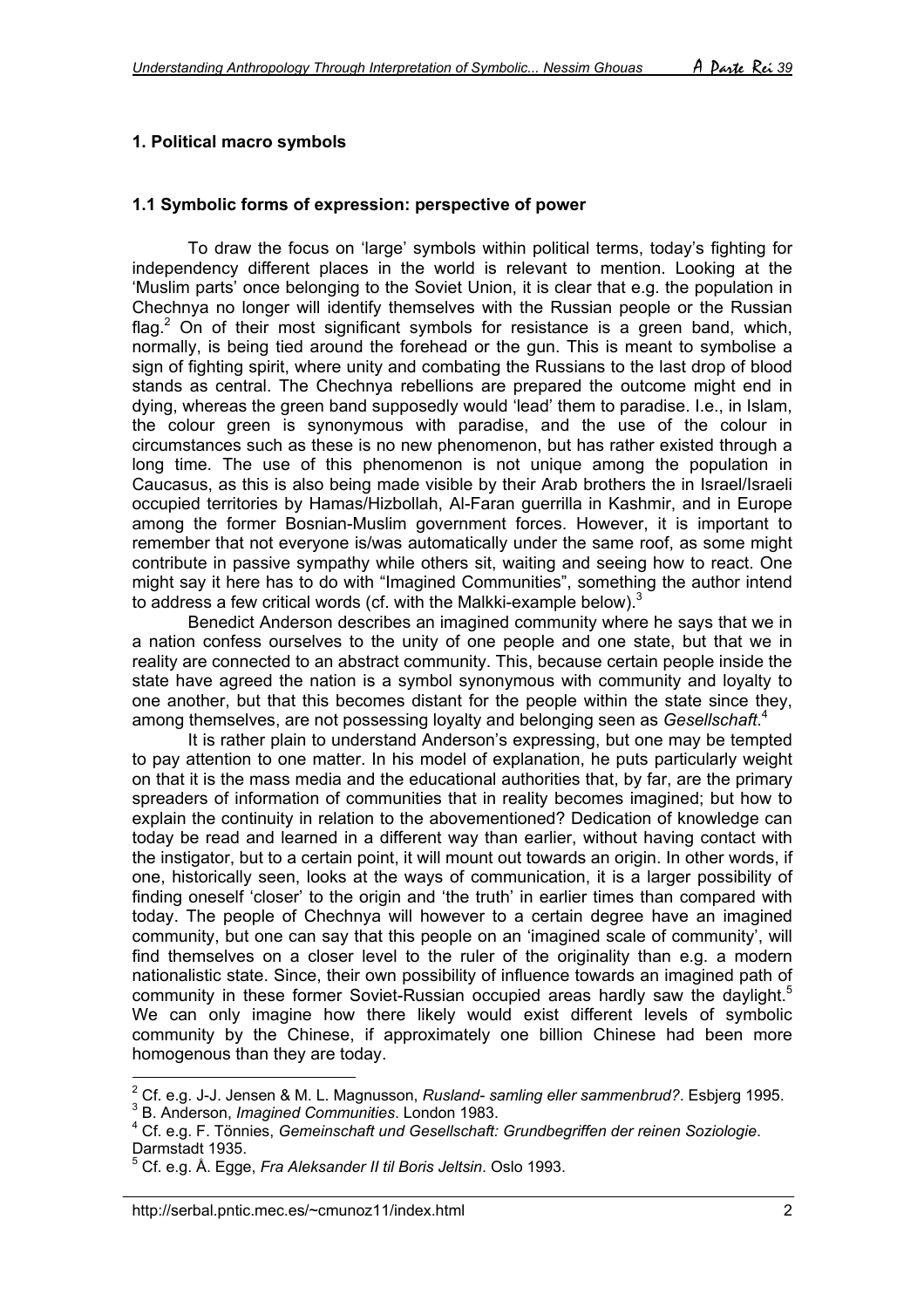In the home territories of the author, more closely, in Finmark (being a Norwegian county situated in the very north), one might say that similar features took place concerning the usage of some of the Sami-peculiar.<sup>6</sup> E.g. Trond Thuen attempts to show the dilemmas and problems the Sami political leaders face in the Sami's fight to become recognised as an indigenous people inside the Norwegian state. By not going beyond the task through deepening the transactional and significant sides of that case, they are although worth mentioning in order to see the paradoxical development that took place. A chasm was constructed because one, simultaneously with approximation in the daily life by interacting with Norwegians, made the Sami to a frivolous minority in their relation towards the central authorities.

Successively, the majority became a symbol of dividend and abuse of power towards a minority. Naturally, at an early stage, contrasts were formed, and the primary symbols in Sami circles successively became the reindeer and the tent. This, to show clear distinctions on how the way of living and existence was between the "majority" in the Parliament versus the minority in Finmark. In addition, in this relation (cf. with the example above), some were more eminent than others, concerning 'leading' the representative factor. Since, it could be said that with a symbol such as the reindeer, this would not reflect upon every Sami's daily life, but the identity carrying magnitude was being kept. The reasoning could be argued in that: all those being Sami do not run a management of reindeer, but all those working with reindeers are Sami. In the case of the Sami, this politics showed to be fruitful.

Alternatively, had the Sami 'all the way', from beginning until end, this in the back of the head, i.e., this overhanging theory about the effects of the symbols? It is worth to question this, since the speculation mainly points in the direction that Thuen, in the aftermath, has upgraded the significance through metonymical aspects. To the latter, said differently, that matters in this case have been added a larger overall importance in the aftermath, than what was meant at the actual time of being.

If one were to look for other anthropologists' views on their of evaluating ways of expression through use of symbols seen in relation to the abovementioned, e.g. Sherry B. Ortner can give us a certain insight.<sup>7</sup> She uses the word "key symbols" that might contribute to argue an understanding in accordance with the Sami's use of the reindeer and the tent. Quite simply, Ortner explains "key symbols" as central symbols. Furthermore, she embroiders a typology for analysis of the key symbols, and she shows how symbols can be categorised out of the primary areas of usage- through thought and action. Here, she makes the distinction between "summarizing symbols" and "elaborating symbols". Summarising symbols can, in the case of the Sami, explain the reindeer's place in the conflict. This appeals to the engaged and sensitive, and stands for completeness (cf. eg., with the Norwegian national flag's sense on the Constitution Day 17 May); while, for example the tent (which, by the Sami, was put up outside the Parliament), ranges within the frames of elaborating symbols.

Ortner divides elaborating symbols in two sub groups, which she names "root metaphors" and "key scenarios" By the elaborating symbols, it is not the sensitive loaded that is being weighted, but rather the analytical means of assistance around the activity of thought. Key scenarios can verify the set-up of the tent as a symbolic action, since it could be explained as a cultural program of action- a sort of ideal/idol (i.e., Ortner with Horatio Alger as example) pointing at the goal as well as the means. This put up against e.g. Clifford Geertz, it could be seen as a further development of his

 $\overline{a}$ 

<span id="page-2-0"></span><sup>6</sup> T. Tuen, *Meaning and Transaction in Sami Ethnopolitics*. Stensilserie A, Samfunnsfag nr. 41, Tromsø 1982.

<span id="page-2-1"></span><sup>7</sup> S. B. Ortner, "On Key Symbols" in *American Anthropologist*, 1973, 75/II, pp. 1338-1345.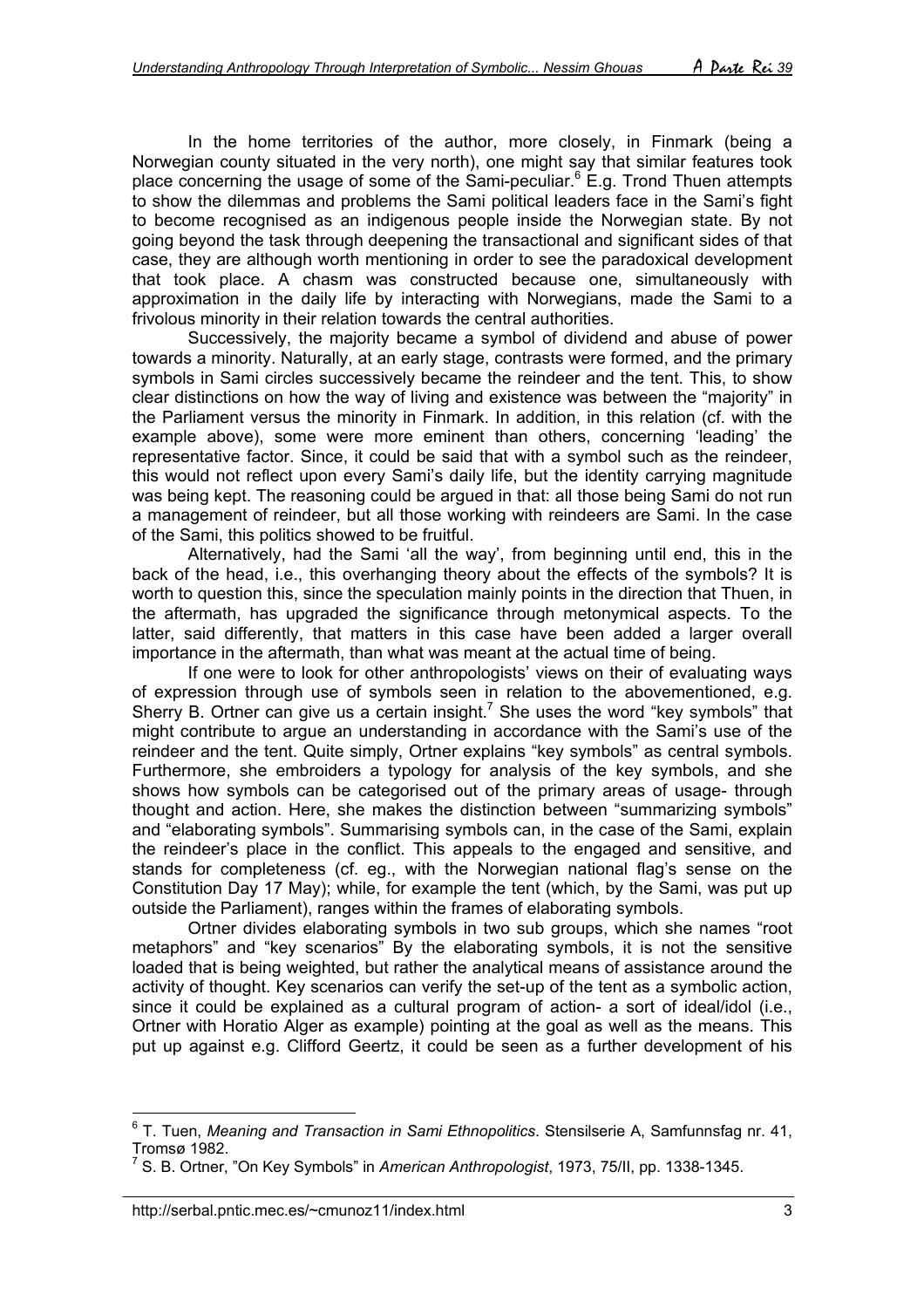distinctions between symbols "of" and symbols "for" (with Geertz' wording: "… models of reality..." and "... models for reality..."). $8$ 

However, the weakness is also shown. Since, in addition to that one, with Anderson's terms, may have an imaginary community where one ostensibly has not much in common personally, Ortner does not refer to any model that regulates what is including and excluding objects within e.g. summarising symbols. Consequently, the lack of permanent criteria is absent. When we compare this with Thuen's work, the 'reindeer Sami' will be the ones becoming including and representative, while the rest 'joins in on the ride'. However, why then precisely the reindeer as the representative? It would be more natural in relation to their opinion to re-present their own 'national suit' for a recognisable and broad identity? For most other Norwegians, one should not either believe that it is the lion – despite of it symbolising the state arms – which brings the feeling of unity 17 May? The national suit (which the Norwegians have used several billions on), or the cow, which likely more people have a relation to, well, why is not that more eminent/summarising than the lion?

#### **1.2 Symbolic forms of expression: perspective of violence**

In political violence perspectives, it also shows that it appears symbolic forms of expressions. In connection with this, e.g. Lisa Malkki's fieldwork might be representative.<sup>[9](#page-3-1)</sup> Her fieldwork is done at two different places for Hutu refugees. The one place relates to the town Kigoma, where Hutus live, having a hope to return home, but which consider it unrealistic. These Hutus live with a pragmatic-practical identity adjustment, in a cosmos political practice, and are positive to assimilation and citizenship in Tanzania. The Hutus in the refugee camp Mishamo think differently; they want to re-establish Burundi for the Hutus the way it once upon a time was. They say the Hutus in Kigoma are 'different'-Hutus. The life in Mishamo is being looked upon as tense, because the power the Tanzanian camp authorities carry out as a minority is understood as antagonistic. This is also being compared to how the Tutsis treated the Hutus before they had to flee.

They find themselves in a "liminal phase", where it has not taken place an integration process, and where they still are to be understood as refugees without neither belonging in Tanzania nor Burundi.<sup>10</sup> Alienation of the Hutus in the camp as if they do not belong anywhere, a sort of "matter out of place", develops as such that the Hutus make themselves conscious towards how the course of history has degenerated, which becomes symbols to re-establish their position in understanding of the world.<sup>[11](#page-3-3)</sup> Since, if they have the history to hang on to, it shows that even they should not be understood as anomalies.<sup>12</sup> In the exile (the camp), a "Hutuness" has produced, which is developed in such a way that the Hutus look upon themselves as one people with an own nation- they are no longer unclean and placed outside.<sup>[13](#page-3-5)</sup>

<span id="page-3-0"></span> 8 C. Geertz, "Religion as a Cultural System" in *The Interpretation of Cultures*. New York 1973, pp. 87-125.<br><sup>9</sup> L. Molkki

<span id="page-3-1"></span>L. Malkki, *Purity and Exile: Violence, Memory and National Cosmology among Hutu Refugees in Tanzania*. Chicago 1995.<br><sup>10</sup> Cf. e.g. V. Turner, "Social Dramas and Ritual Metaphors" in *Dramas, Fields and Metaphors*.

<span id="page-3-2"></span>Ithaca 1974, pp. 23-59; H. Eidheim, "When Ethnic Identity is a Social Stigma" in *Aspects of the*

<span id="page-3-3"></span>Cf. M. Douglas, "Animals in Lele Religious Symbolism"; "Pollution"; "Couvade and Menstruation" in *Implicit Meanings*. London 1975, pp. 27-71.<br><sup>12</sup> Cf. Douglas, *op cit*.<br><sup>13</sup> Cf. Douglas, *op cit*.

<span id="page-3-4"></span>

<span id="page-3-5"></span>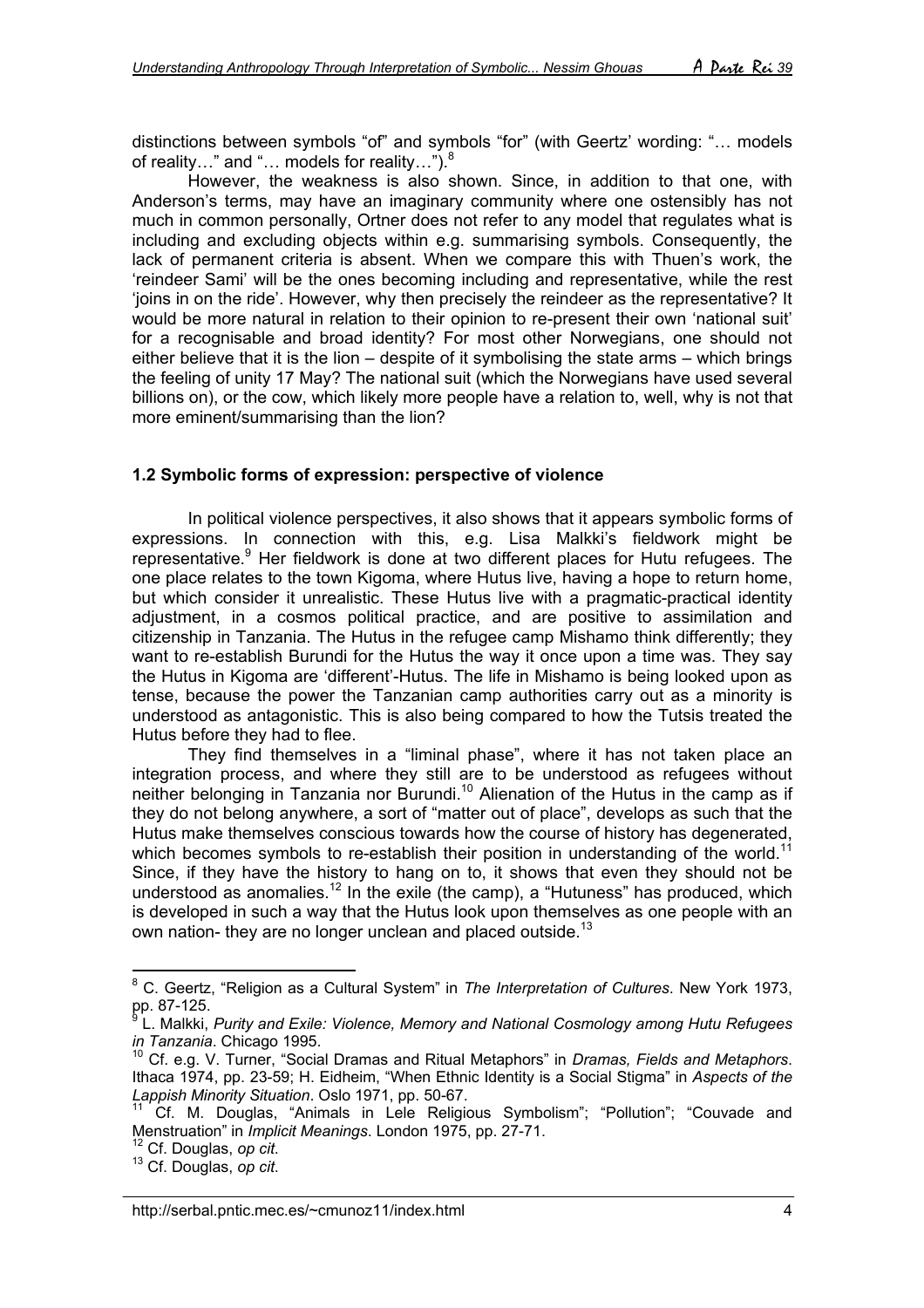As e.g. Bruce Kapferer in his work on the Singhalese whereas history and ontology play a large role in politics, one could say the similar of Malkki's descriptions (as e.g. the subtitle of her book illustrates, i.e., "Violence, Memory and National Cosmology").<sup>14</sup> The Hutus fight for the ability of how they are able to return to Burundi, is given out of arguments about their past as "Abantu", which they like to call themselves ("Abantu" means "human being", while the terminology "Hutu" is the Tutsis' name on the Abantu meaning "slave"). They have made rock-steady several memories about the foundation of Burundi, the arrival of the Tutsis from the north, the Tutsi dominated hierarchy, the colonial period and the Belgians' 'protection' of the Hutus, the time after the colonial period and the foundations of Burundi as a republic, the massacre of 1972 and thereafter the exile.

This becomes consequently generated and interpreted through conceptions of history and symbols. Violence, for example, is a part of what Malkki categorises under "native history", and which for the Hutus contributes to legitimate use of violence in order to re-establish both Burundi as an independent republic and their place in the cosmology. This will for them be to move out of the liminal phase, it will again be order, and they will be understood as pure.

The author looks upon Malkki's model of analysis in her evaluations of the "mythico-history" with some scepticism, which is shown through her "panels" of the history of the Hutus. Her form of method creates problems, amongst others, by her presentation of the material (violence), as it might be understood as a standardisation of the course of history. The doubtful is furthermore that the construction rests upon 'chosen' representatives and their stories, which is to count for all Hutus. Consequently, different stories are not being given on variations that have existed, or given different aspects and variations from a broad spectre of human beings, but a simplification and homogenisation of the course of history. Such striking problems are also being discussed by e.g. David Riches, where one, amongst others, treats different point of views on violence and use of violence in a given incident, and explains the entitlement for the carrying out of violence as a legitimate/illegitimate action.<sup>[15](#page-4-1)</sup>

### **2. Socio-cultural micro symbols**

 $\overline{a}$ 

### **2.1 Symbolic forms of expression: perspective of metaphor**

Looking upon how for example Turner's symbolic forms of expression appeared in the examples Ortner/Malkki, a use of his ways of conception is also applicable under this theme. Metaphors can be used differently under various issues, and thus important to illustrate. In this regard, it is worth mentioning the works of e.g. Anne Salmond, Fernando Coronil and Julie Skurski as well as Gustav Thaiss.<sup>16</sup> Duly, these works are

<span id="page-4-0"></span><sup>&</sup>lt;sup>14</sup> B. Kapferer, *Legends of People, Myths of State: Violence, Intolerance, and Political Culture in*<br>*Sri Lanka and Australia.* Washington 1988.

<span id="page-4-1"></span><sup>&</sup>lt;sup>15</sup> D. Riches, *The Anthropology of Violence*. Oxford 1986.

<span id="page-4-2"></span><sup>&</sup>lt;sup>16</sup> A. Salmond, "Theoretical Landscapes. On a Cross-Cultural Conception of Knowledge in D. Parkin (ed.) *Semantic Anthropology*. London 1982, pp. 65-88; F. Coronil & J. Skurski, "Disremembering and Remembering the Nation: The Semantics of Political Violence in Venezuela" in *Comparative Studies in Society and History*, 1991, 33, pp. 288-337; G. Thaiss, "The Conceptualization of Social Change Through Metaphors" in *Journal of Asian and African Studies*, 1978, XIII, pp. 1-13.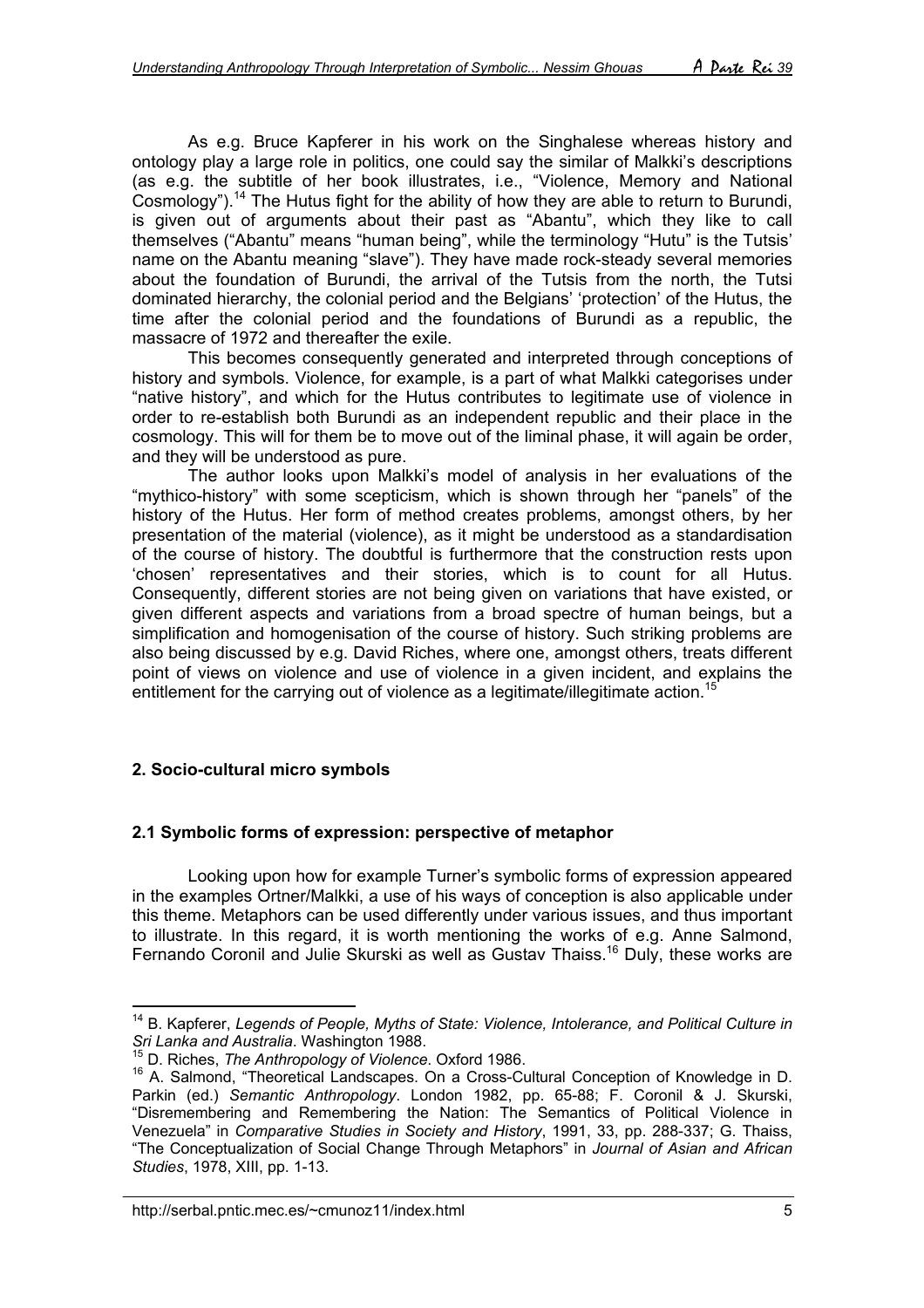all 'classified' under different categories, but the common entity for these works is their repute and use of metaphors in diverse ways.

Turner will with his work point to that social life is in constant change[.17](#page-5-0) Turner discusses how different metaphorical systems influence which conclusions are being drawn. Furthermore, he claims that a change in the use of metaphors appears in the language within social change, and debates how the use of metaphors inflicts on theory building and scientific paradigm. His work looks upon the relation between social drama, process analysis, structure/anti-structure and semantics in ritual symbols. Turner attempts to change the focus on the study of religious symbols, to be about ontology (cf. with Kapferer's description of the Singhalese's use of religion as symbolic form of expression in nationalistic ontology).<sup>18</sup> As a starting point, he has Stephen C. Pepper's "root metaphor".[19](#page-5-2)

A root metaphor gives a set of categories that arrange aspects through experience. It is a type of metaphor that helps us to think how all things hang together, a way to understand the world. The development takes place in a slow process, where it cannot be found static structure. This is being shown expediently through looking at the abnormal condition  $-$  the social drama  $-$  for consequently to be able better to understand the normal. The metamorphosis is described in the social drama, which contains four sequences with social events of interim duration. Shortly, the four phases involve: encroachment, crisis if no solution, the re-establishing phase (central in the study of social change), reintegration or legitimisation of the irrecoverable schism. Furthermore, Turner stresses the difference between "*communitas*" and "*societas*". *Communitas* is a disordered and unstructured social community, where it could be developed emotional-, spontaneous-, ecstatic feelings (especially in liminal phases). *Societas* is the structural-, formal-, responsibility shaped community. Furthermore, he has linked these two forms towards structure and anti-structure. By structure, Turner means that which separates people, defines the differences among them, and limits their actions. With anti-structure, he means those sets of relations that are unstructured and untamed.

There does not come about all too much empirical facts from the work, since this model has been noticed being based on the material from the fieldwork among the Ndembu. However, around all rituals, Turner says, one or another form of dominating symbol is being introduced. In social dramatically events, this symbols are being explained in metaphorical terms as multi vocal, a melting of separated meanings as well as polarisation of meaning. The symbols' references - e.g. the human being tend towards polarising between the ideological (the social and moral order), and the sensual (biological and physical meanings). Empirically seen with the Ndembu's milk tree, the ritual actions become linked together, and it is being generated in a conglomerate of different spheres.

The work can be seen as a critic of Ortner. Ortner debates 'from above' around symbols that already exist, and shows selective ways on why certain symbols are of more importance than others. Ortner has not 'collected' forms of expression in a melting pot in order to get a product. She has the starting point in the product (key symbols), where she e.g. discusses the importance of the symbol "the flag" and its ingredients. Turner, one might say, starts in the other end, and 'from below'. On the contrary, to Ortner, Turner has a process of a melting pot, where more considerable expressions and meanings melt together in a metamorphosis, and becomes represented by a dominating symbol. Since Turner, after this process, chooses to call it dominating symbol, it may seem as if Turner not entirely writes off the importance of

<span id="page-5-0"></span><sup>&</sup>lt;sup>17</sup> Turner, op cit.

<span id="page-5-2"></span><span id="page-5-1"></span>

<sup>17</sup> Turner, *op cit*. 18 See Kapferer, *op cit*. 19 Cf. S. C. Pepper, *World Hypotheses*. Berkeley 1942.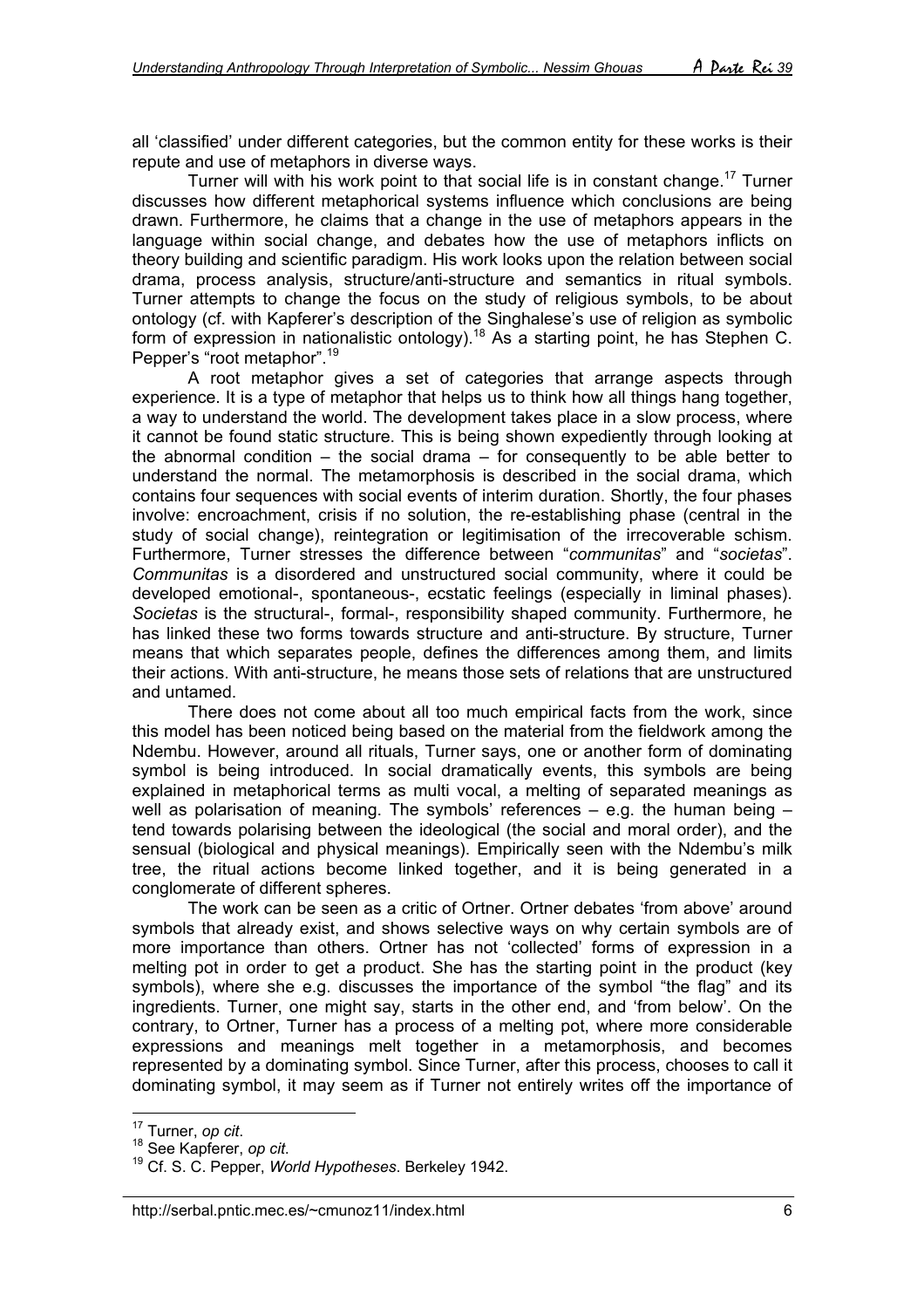other symbols within the same context. The contrast is Ortner, who in a context already has key symbol(s), whereas forms of expressions and meanings are baked into the conception. Looking implicitly on Turner's works with rituals, one might be critical towards his interpretations. As far as the author of this contribution knows, Turner has a tendency to interpret beyond the actors' own notions, so that he, beyond the observable ritual connections, sees 'hidden' coherences the actors themselves do not experience and avow. These experiences are included holistically in Turner's theses. A step further, and one might ask oneself what is Turner's process analysis, and how shall that be interpreted? Looking at it this way, where is the limit at Turner's understanding of theory and empiric? Additionally, *de facto*, how selective is the method, also seen in relation to Ortner's?

Thaiss also operates with metaphors, where they are interpreted both in the structural analogy and, particularly, the sensual analogy.<sup>20</sup> The purpose of Thaiss is to show that among the religious leaders in Iran – in order to illustrate social change and modernisation – the Islamic system of belief is used symbolically. Firstly, this is being validated with the religion being seen as a framework, particularly as rhetorical and communicative; out of literary critics and socio-linguistic. Secondly, it is explained as an approach to religion through Robin Horton's New-Tylorianism, where phenomenon in religious imaginations, which otherwise are unexplainable, can be explained because they in reality are intellectual creations or theoretical models.<sup>[21](#page-6-1)</sup>

Through metaphorical presentations of man/woman relations, human actions are linked to an imagined cosmic-ally order, whereas pictures can be pulled down to the level of the human being. Metaphors and terminologies that are being used to characterise women are those of the same being used to condemn the Shah of Iran's politics of modernisation. When the society of the religious leader is presented as a woman, the masculine becomes a metaphor of something that is stronger and can resist the pressure. The Iranian society 'has a relation' to the West, where Iranian men have not been able to prevent this. In this way, by metaphorically playing on men's feelings, the religious leaders wish to lead them to action.

The problem with this is that one gets a subjective one-way communication, where men dominate the channels of information, where the reality with (great) probability becomes camouflaged.<sup>22</sup> Also scientifically seen, this will not have much weight – where one of the metaphors' most basic functions is here said to be expressed through feelings – reasoned that the feeling's vocabulary is not well enough registered and developed. As known, feelings are not adequate waterproof 'evidence', and this thus holds an imagination of moving around in a world based on ambiguity and suppositions.

### **3. Final remarks**

The author has here tried to detect that symbolic forms of expressions by anthropologists can be manifold. As it has been shown in the contribution, in an anthropological understanding, one might claim that symbols operate over a broad spectre without regards to borders. Take for example the author's choices of headlines and their division in form, which, as such, can by symbolical. Would everyone agree on

<span id="page-6-0"></span><sup>&</sup>lt;sup>20</sup> Thaiss, op cit.

<span id="page-6-1"></span><sup>&</sup>lt;sup>21</sup> R. Horton, "Neo-Tylorianism: Sound Sense or Sinister Prejudice?" in MAN, 1968, Vol. 3,  $pp.625-634.$ 

<span id="page-6-2"></span><sup>22</sup> Cf. e.g. E. Ardener, "Belief and the Problem of Women in S. Ardener (ed.) *Perceiving Women*. London 1975, pp. 1-17.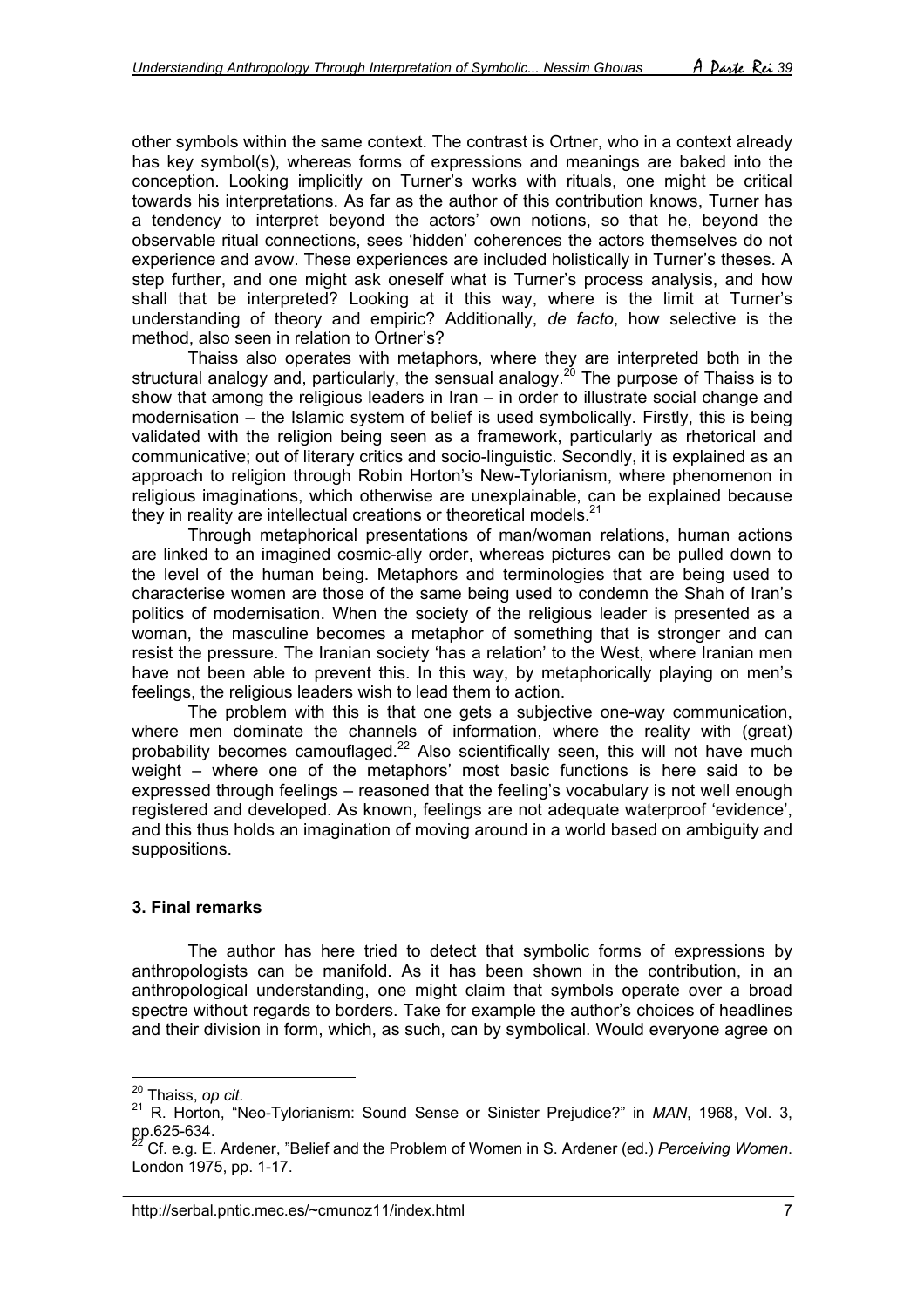what seemingly for the author stands as large political macro symbols, will count as a universal complex? Hardly, the answer would be to that.

Perhaps the Sami are unsympathetic to the author's 'placement' and interpretation of their events. Alternatively, that the Iranian religious leaders – after having read this – create new metaphorical pictures on how they interpret the West. One here sees some of those problems that may appear, when one replaces 'first reality' with 'second reality'. What can be said to be positive, according to Lèvi-Strauss, is that human beings have these processes of thought to create order and context. Otherwise, everything would have been parted and chaotic.

The red line, which particularly has been stressed through the contribution, has focused on the immensely difficult job that person has, which sets the 'borders' for who, what, how and why the symbolic forms of expressions shall count. The danger lies in that one abate objects by far, and develops an abstract relation to the 'actually' All this, in order to create a classification where one size is to fit all. After all, symbols have not created the world, but the world has created symbols.

# **Literature**

- Anderson, B., *Imagined Communities*. London 1983.
- Ardener, E., "Belief and the Problem of Women in S. Ardener (ed.) *Perceiving Women*. London 1975.
- Coronil F. & Skurski, J., "Disremembering and Remembering the Nation: The Semantics of Political Violence in Venezuela" in *Comparative Studies in Society and History*, 1991, 33.
- Douglas, M., "Animals in Lele Religious Symbolism"; "Pollution"; "Couvade and Menstruation" in *Implicit Meanings*. London 1975.
- Egge, Å., *Fra Aleksander II til Boris Jeltsin*. Oslo 1993.
- Eidheim, H., "When Ethnic Identity is a Social Stigma" in *Aspects of the Lappish Minority Situation*. Oslo 1971.
- Geertz, C., "Religion as a Cultural System" in *The Interpretation of Cultures*. New York 1973.
- Gellner, E., *Nations and Nationalism*. Oxford 1983.
- Horton, R., "Neo-Tylorianism: Sound Sense or Sinister Prejudice?" in *MAN*, 1968, Vol. 3.
- Jensen, J.-J & Magnusson, M.-L., *Rusland- samling eller sammenbrud?*. Esbjerg 1995.
- Kapferer, B., *Legends of People, Myths of State: Violence, Intolerance, and Political Culture in Sri Lanka and Australia*. Washington 1988.
- Malkki, L., *Purity and Exile: Violence, Memory and National Cosmology among Hutu Refugees in Tanzania*. Chicago 1995.
- Ortner, S. B., "On Key Symbols" in *American Anthropologist*, 1973, 75/II.
- Pepper, S. C., *World Hypotheses*. Berkeley 1942.
- Riches, D., *The Anthropology of Violence*. Oxford 1986.
- Salmond, A., "Theoretical Landscapes. On a Cross-Cultural Conception of Knowledge in D. Parkin (ed.) *Semantic Anthropology*. London 1982.
- Thaiss, G., "The Conceptualization of Social Change Through Metaphors" in *Journal of Asian and African Studies*, 1978, XIII.
- Tuen, T., *Meaning and Transaction in Sami Ethnopolitics* Stensilserie A, Samfunnsfag nr. 41, Tromsø 1982.